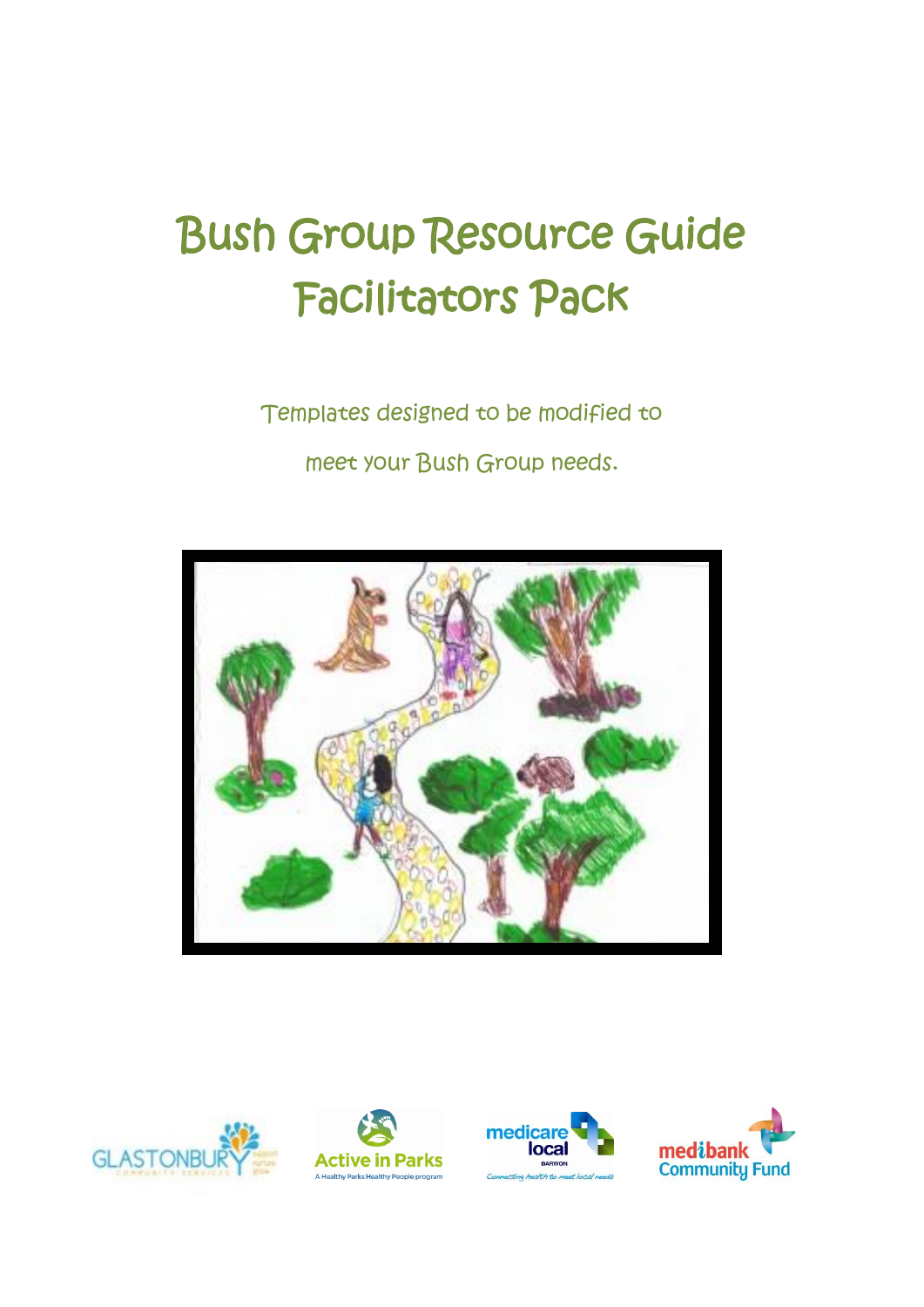# Templates included in the Facilitators Pack:

- **Promotional Flyers**
- **Group in Session Flyer**
- **Emergency Action Plan**
- **•** Session Attendance Sheet
- **Group Registration Form**
- **Acknowledgement of Country**
- **Media and Promotional Marketing Consent Form**
- **Facilitators Checklist – what to bring to each session**
- **Participant Survey**
- **Terms of Reference for Bush Group Steering Committee / Network**
- **Risk Assessment**

The 'Facilitators Checklist' informs the group facilitator of the appropriate items needed to be taken to the Bush Group session. If the main group facilitator is absent, the checklist enables another facilitator to step in and safely coordinate the Bush Group session.

The 'Group in Session Flyer' is recommended to be displayed at each Bush Group session. This informs the general public that there is a children's group running.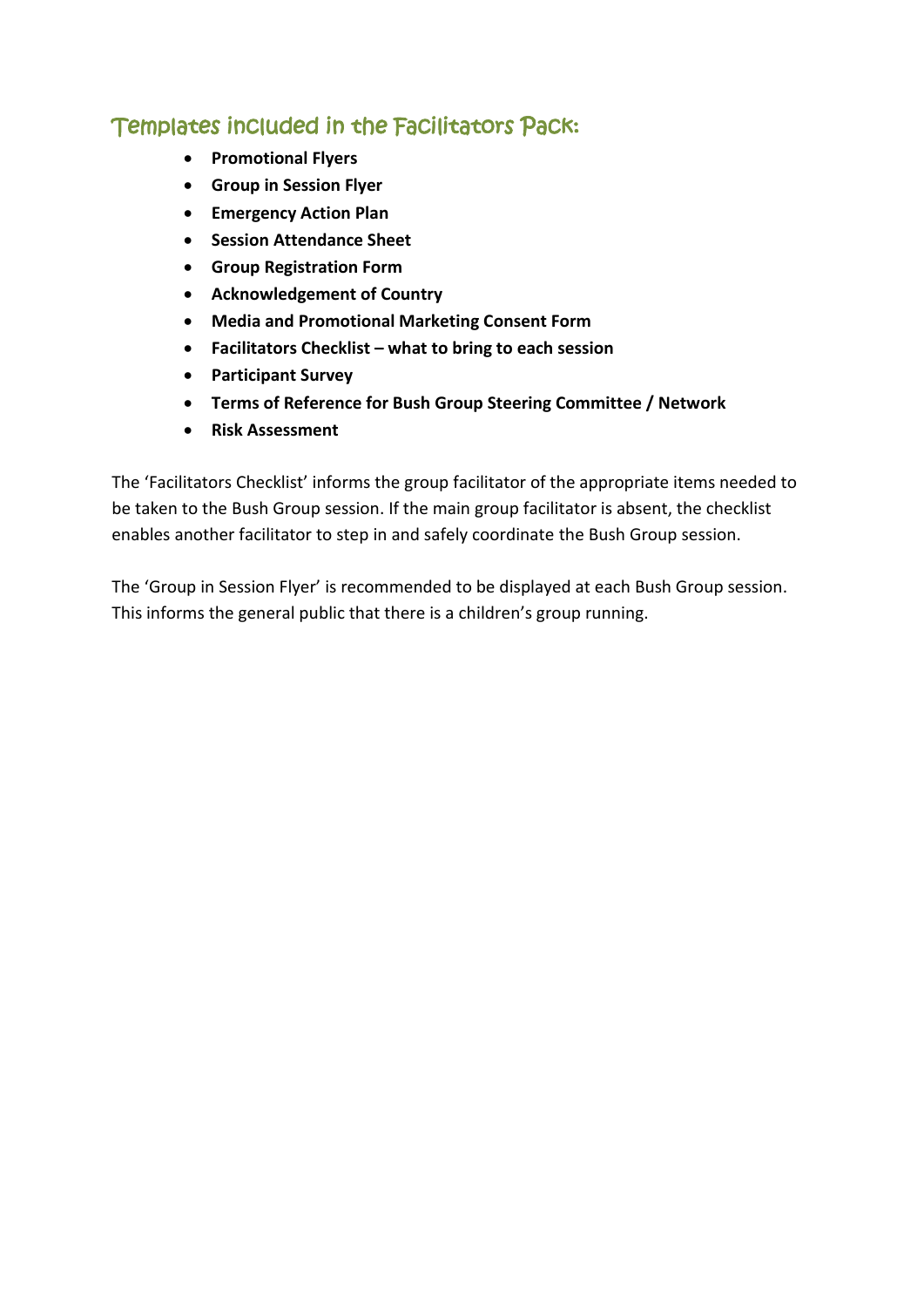# (Insert Bush Group Name)

Bush Group is a *(insert - weekly/fortnightly?)* program facilitated by *(insert service name)* for families with pre-school children.

Bush Group encourages unstructured nature play, encouraging children to connect with nature and explore their environment. Natural resources are used for play; mud, water, rocks, sand.

Nature play provides a great opportunity for children to develop their gross motor skills and indulge their imagination. Research tells us that nature play improves mood, reduces stress, increases resilience and helps children to connect with each other.

Nature play is a valuable opportunity to help children develop skills to be ready for school.

Parents and caregivers are expected to engage in the activities alongside their child(s), with the support of group facilitators.



(Insert Day & Time Insert Location Insert Contact Details)

**Please ensure yourself and children are dressed according to the weather and the possibility of getting muddy, dirty and wet! A change of clothes is recommended.** 

*(Insert service/partner logos in footer)*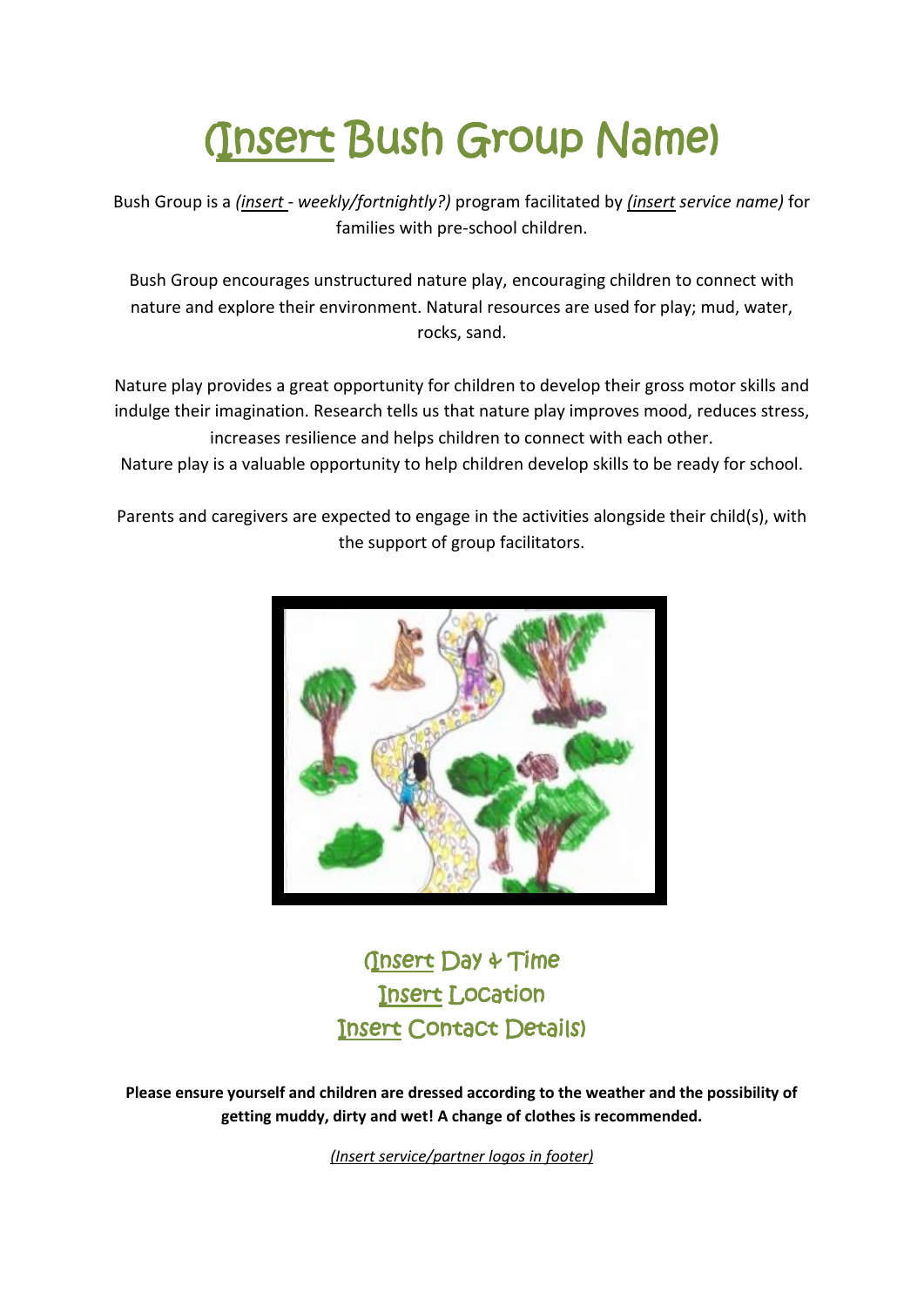

# (Insert Bush Group Name) IN PROGRESS

(Insert Bush Group Name) is a parent and children initiative that operates (Insert days/times/location).

*(Insert service/partner logos in footer)*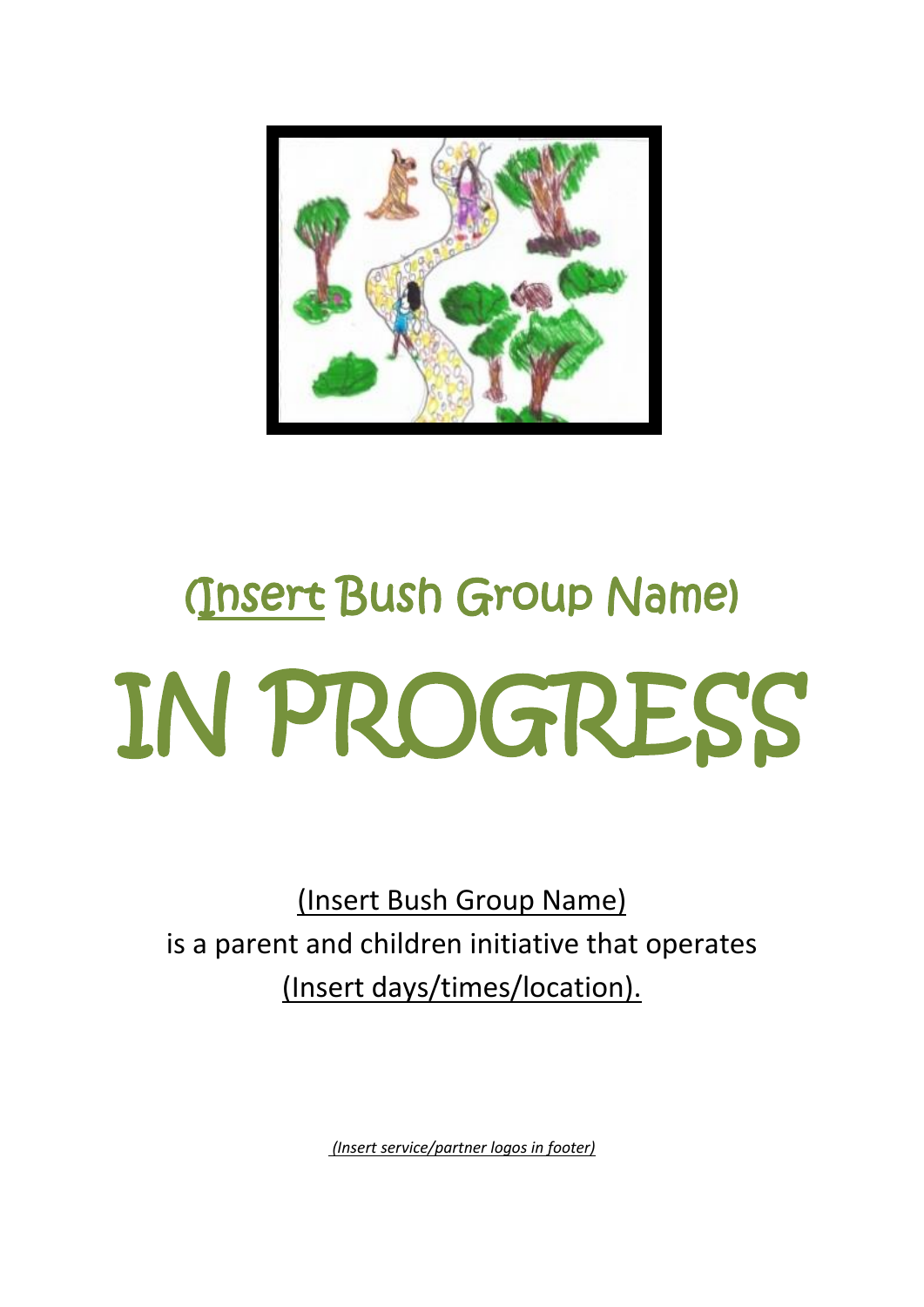# (Insert Bush Group Name)

Bush Group encourages unstructured nature play, encouraging children to connect with nature and explore their environment.



(Insert Day & Time Insert Location Insert Contact Details)

**Please ensure yourself and children are dressed according to the weather and the possibility of getting muddy, dirty and wet!**

*(Insert service/partner logos)*

## (Insert Bush Group Name)

Bush Group encourages unstructured nature play, encouraging children to connect with nature and explore their environment.



(Insert Day & Time Insert Location Insert Contact Details)

**Please ensure yourself and children are dressed according to the weather and the possibility of getting muddy, dirty and wet!**

*(Insert service/partner logos)*

## (Insert Bush Group Name)

Bush Group encourages unstructured nature play, encouraging children to connect with nature and explore their environment.



(Insert Day & Time Insert Location Insert Contact Details)

**Please ensure yourself and children are dressed according to the weather and the possibility of getting muddy, dirty and wet!**

*(Insert service/partner logos)*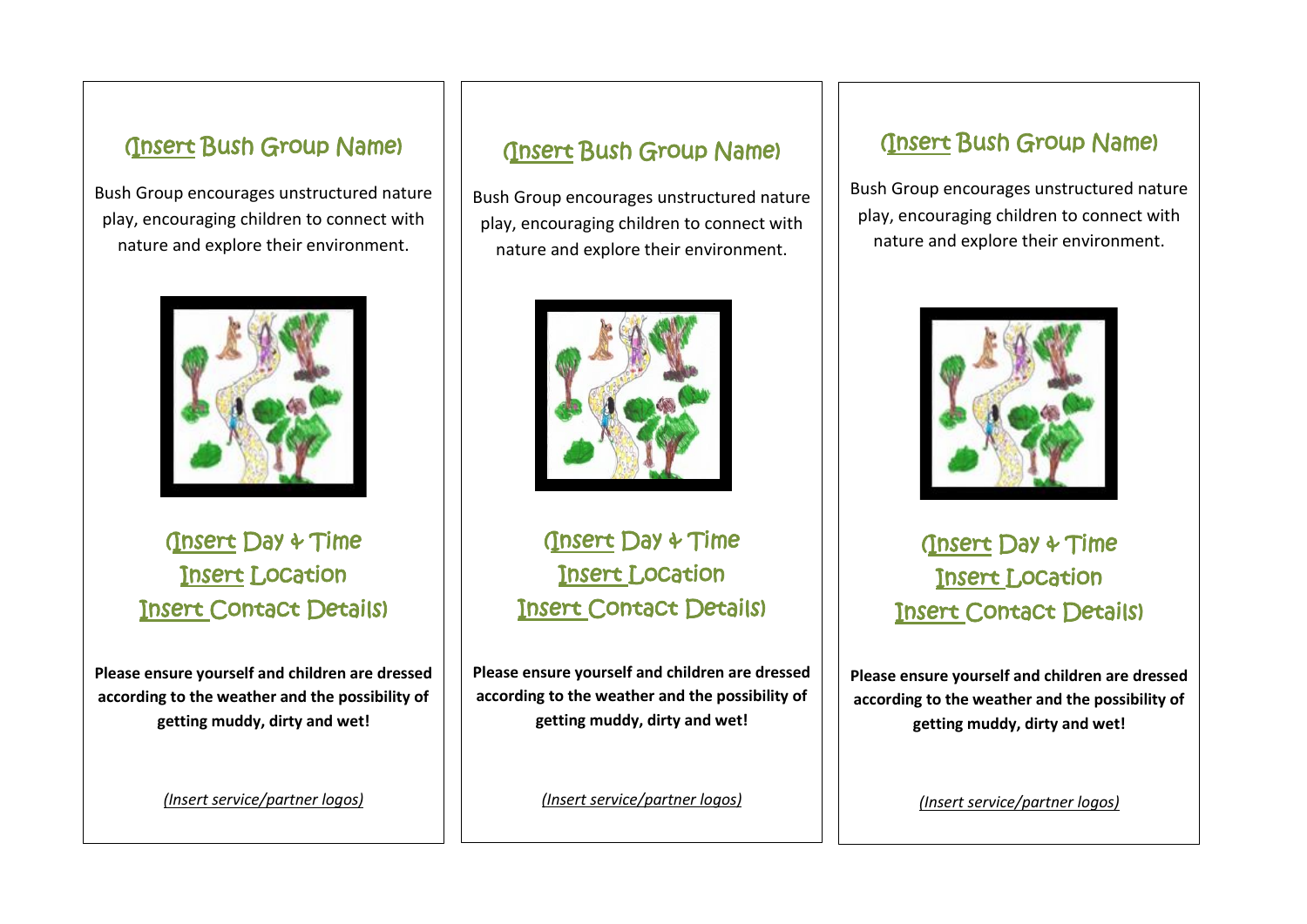# **EMERGENCY ACTION PLAN**

**for**

Group Name: \_\_\_\_\_\_\_\_\_\_\_\_\_\_\_\_\_\_\_

Group Address: \_\_\_\_\_\_\_\_\_\_\_\_\_\_\_\_\_\_\_

DATE PREPARED:  $\frac{1}{2}$  / $\frac{1}{2}$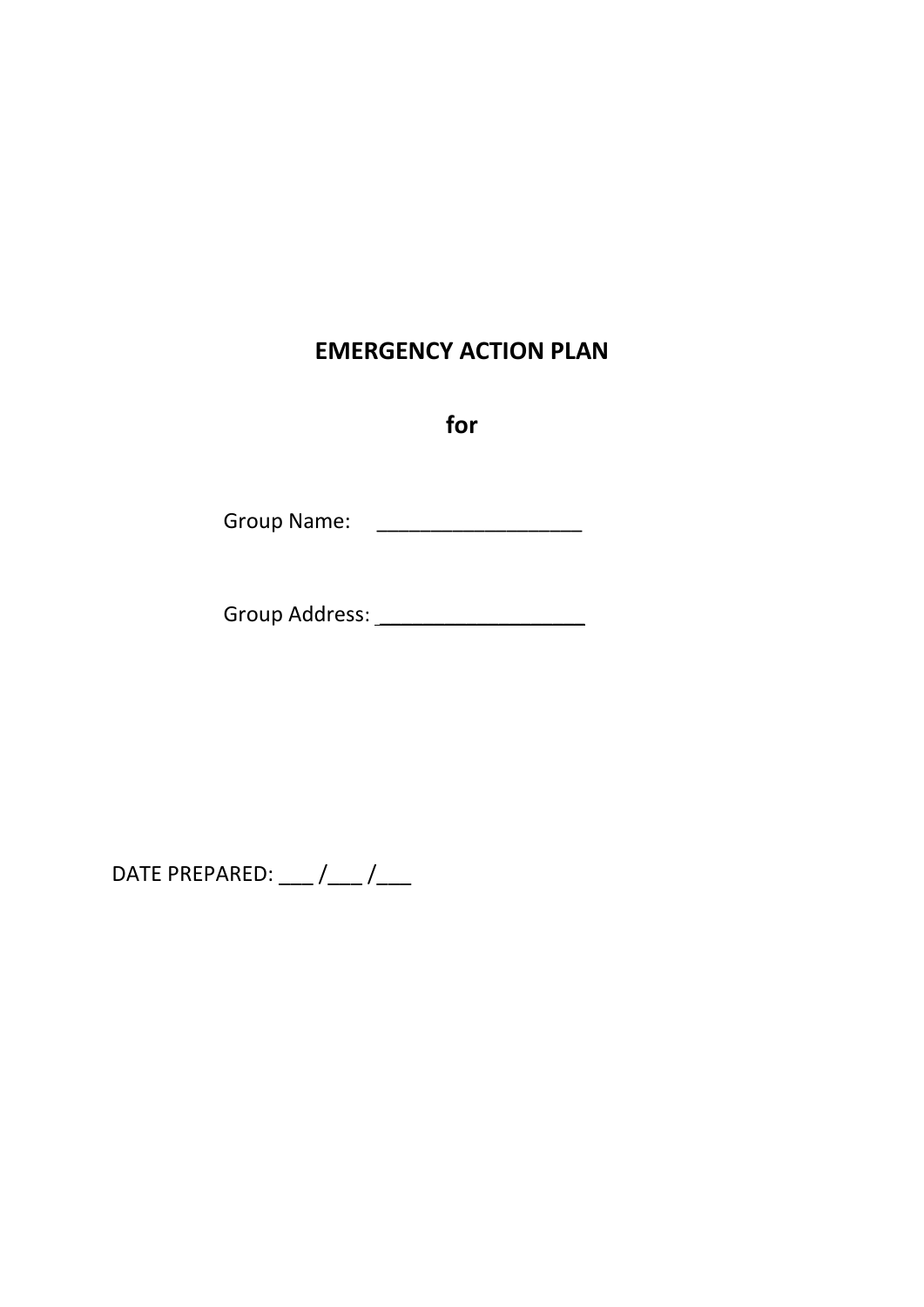#### **EMERGENCY PERSONNEL NAMES AND PHONE NUMBERS**

EMERGENCY COORDINATOR (Group Facilitator/Leader):

Name: Phone: (\_\_\_\_\_\_\_\_\_\_\_ \_\_\_)

SECOND EMERGENCY COORDINATOR (Assistant Group Facilitator/Leader):

Name: Phone: (\_\_\_\_\_\_\_\_\_\_\_ \_\_\_)

#### **EMERGENCY REPORTING AND EVACUATION PROCEDURES**

Types of emergencies to be reported by Group Facilitator/Leader are:

- MEDICAL
- FIRE
- SEVERE WEATHER
- BOMB THREAT
- CHEMICAL SPILL
- STRUCTURE CLIMBING/DESCENDING
- EXTENDED POWER LOSS
- $OTHER$  (specify)

(e.g., terrorist attack/hostage taking)

#### **EMERGENCY PHONE NUMBERS**

FIRE DEPARTMENT:

| PARAMEDICS: |  |
|-------------|--|
|             |  |

AMBULANCE:

POLICE: **with a set of the set of the set of the set of the set of the set of the set of the set of the set of the set of the set of the set of the set of the set of the set of the set of the set of the set of the set of t** 

FEDERAL PROTECTIVE SERVICE:

SECURITY (If applicable):

ORGANISATION/SERVICE MANAGER (If applicable):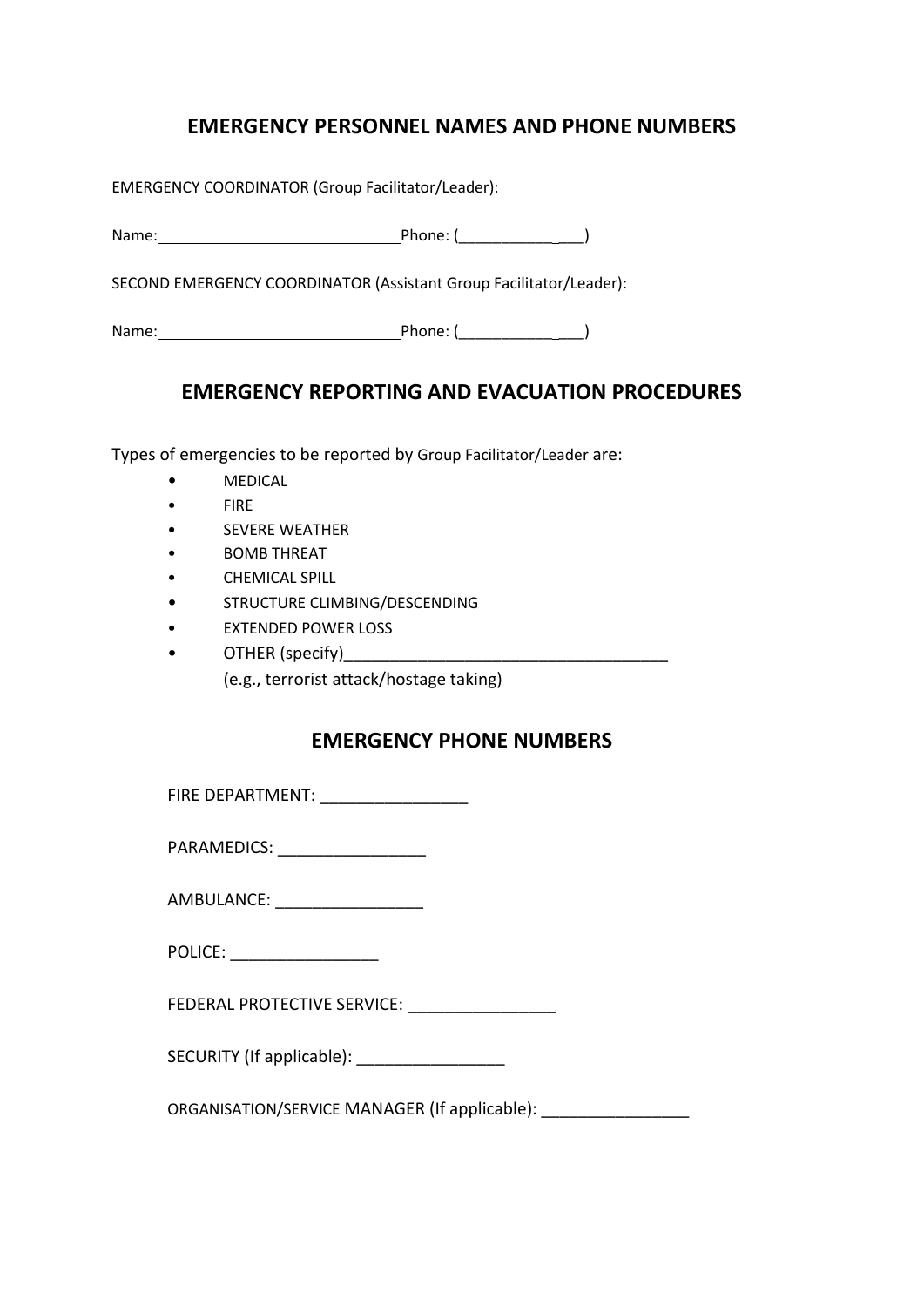#### **EVACUATION ASSEMBLY POINT:**

(Insert Evacuation Route Map 1) (Insert Evacuation Route Map 2)

*Emergency Coordinator should know at least two evacuation routes.*

Ensure the following information is marked on Evacuation Route Maps;

- Primary and secondary evacuation routes
- Assembly points

#### **EVACUATION PROCEDURES:**

- Notify participants of emergency blow whistle, speak loudly to draw attention
- Keep children and parents calm by reassuring "no need to panic"
- Ensure attendance sheet and participant registration forms with medical information is in the group's First Aid Kit
- Take only the First Aid Kit; leave all other group materials to be collected later
- Follow route to Assembly Area, walk children in pairs with facilitator and adult helper positioned at front and back of group
- On arrival at Assembly Area, count / head check against attendance list to ensure all children and parents are accounted for
- If the evacuation to Assembly Area is for extreme weather conditions, wait for weather to pass then continue with Group activities; if the weather remains extreme discontinue Group
- If circumstances demand notify emergency services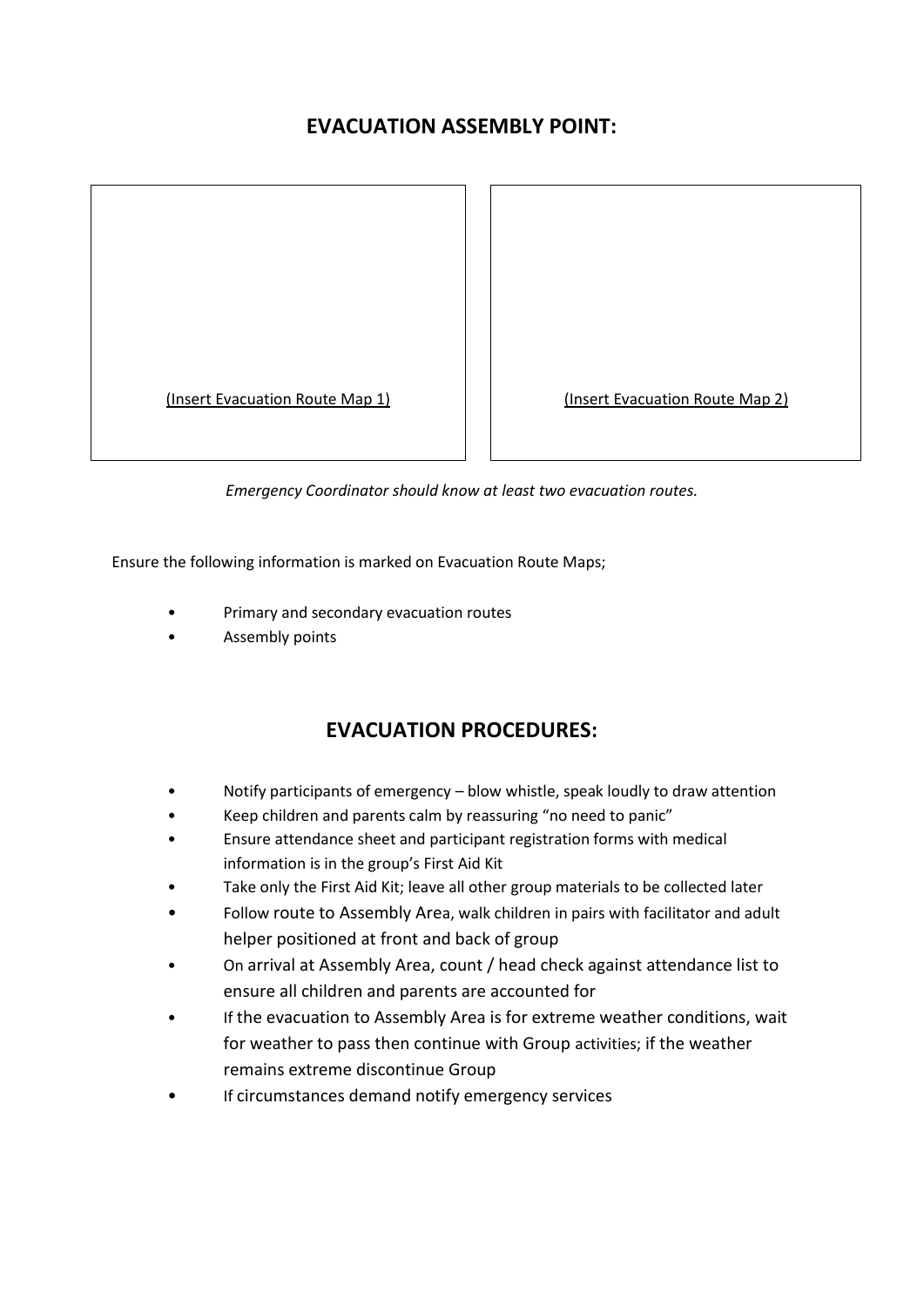# (Insert Bush Group Name) Attendance Sheet

*To be completed at the start of every session.*

**DATE** \_\_\_ /\_\_\_ /\_\_\_

Adults and children in attendance today:

| Family Name: | First Name: |
|--------------|-------------|
|              |             |
|              |             |
|              |             |
|              |             |
|              |             |
|              |             |
|              |             |
|              |             |
|              |             |
|              |             |
|              |             |
|              |             |
|              |             |
|              |             |
|              |             |
|              |             |
|              |             |
|              |             |
|              |             |
|              |             |
|              |             |
|              |             |
|              |             |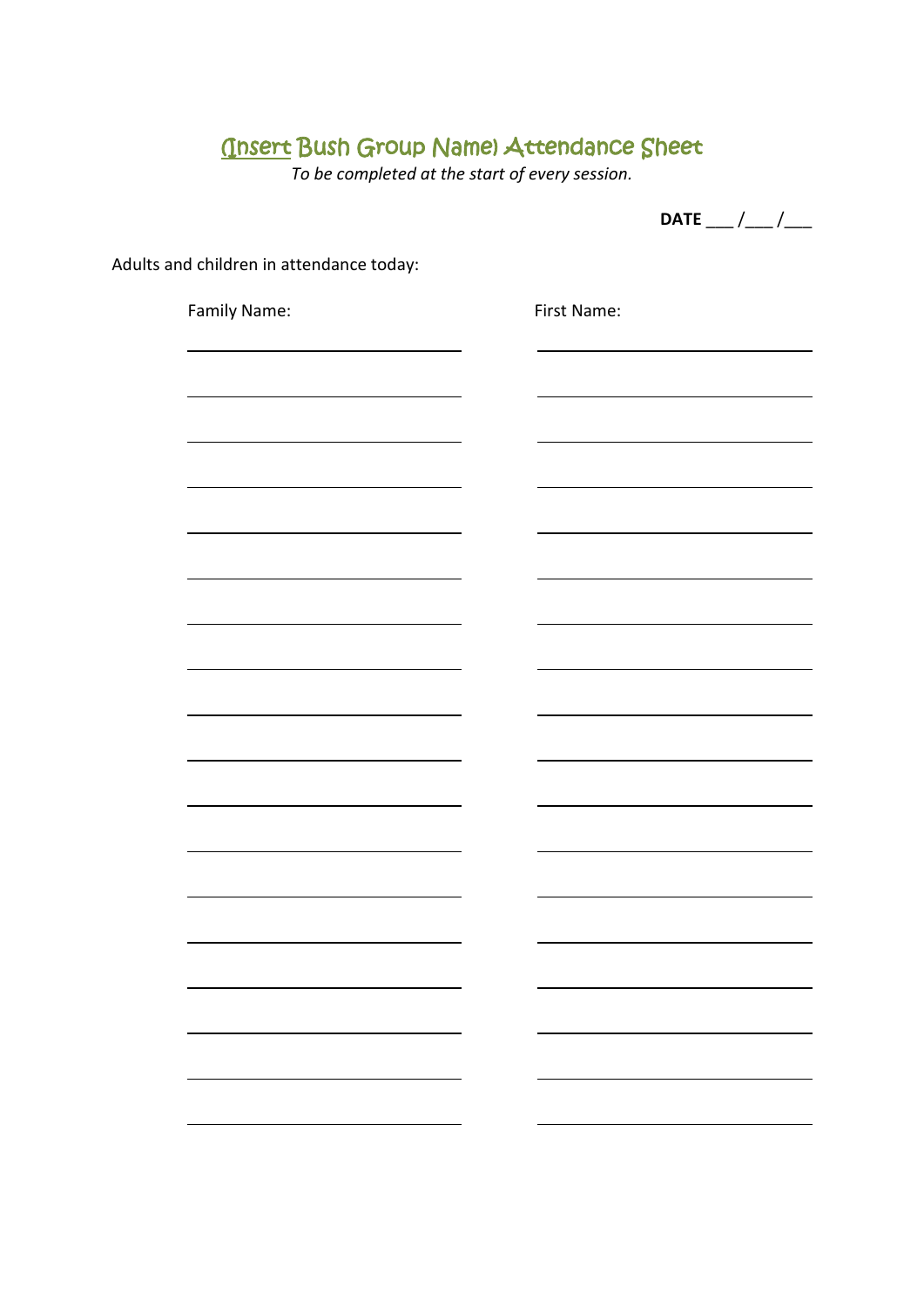# (Insert Bush Group Name) Registration Form

*To be completed as a one off by every family prior to their first session. Please use a second form and attach if you are responsible for more than three children.*

| Family Name: 1997 Manual Manual Manual Manual Manual Manual Manual Manual Manual Manual Manual Manual Manual M                                                                                                                                                                                                          |               |  |  |  |
|-------------------------------------------------------------------------------------------------------------------------------------------------------------------------------------------------------------------------------------------------------------------------------------------------------------------------|---------------|--|--|--|
| Relationship to child(s): Mother / Father / Carer / Grandparent / Other _________                                                                                                                                                                                                                                       |               |  |  |  |
| Address:                                                                                                                                                                                                                                                                                                                |               |  |  |  |
| <b>Email Address:</b>                                                                                                                                                                                                                                                                                                   | Phone:        |  |  |  |
| Are you Indigenous/Torres Strait Islander?                                                                                                                                                                                                                                                                              | Yes / No      |  |  |  |
| Are you Immigrant/Refugee?<br><b>Example 18</b> Yes / No                                                                                                                                                                                                                                                                |               |  |  |  |
|                                                                                                                                                                                                                                                                                                                         |               |  |  |  |
| Relevant Medical Information: (please include any allergies, medications, conditions)                                                                                                                                                                                                                                   |               |  |  |  |
|                                                                                                                                                                                                                                                                                                                         |               |  |  |  |
|                                                                                                                                                                                                                                                                                                                         |               |  |  |  |
|                                                                                                                                                                                                                                                                                                                         |               |  |  |  |
|                                                                                                                                                                                                                                                                                                                         |               |  |  |  |
|                                                                                                                                                                                                                                                                                                                         |               |  |  |  |
|                                                                                                                                                                                                                                                                                                                         |               |  |  |  |
|                                                                                                                                                                                                                                                                                                                         |               |  |  |  |
|                                                                                                                                                                                                                                                                                                                         |               |  |  |  |
|                                                                                                                                                                                                                                                                                                                         |               |  |  |  |
|                                                                                                                                                                                                                                                                                                                         |               |  |  |  |
|                                                                                                                                                                                                                                                                                                                         |               |  |  |  |
| Relevant Medical Information: (please include any allergies, medications, conditions)<br>Child Name: Child Name: Child Name: Child Name: Child Name: Child Name: Child Name: Child Name: Child Name On Date of Birth: Child Name On Date of Birth: Child Name On Date of Birth: Child Name On Date of Birth: Child Name |               |  |  |  |
| Relevant Medical Information: (please include any allergies, medications, conditions)                                                                                                                                                                                                                                   |               |  |  |  |
|                                                                                                                                                                                                                                                                                                                         |               |  |  |  |
|                                                                                                                                                                                                                                                                                                                         |               |  |  |  |
|                                                                                                                                                                                                                                                                                                                         |               |  |  |  |
|                                                                                                                                                                                                                                                                                                                         |               |  |  |  |
|                                                                                                                                                                                                                                                                                                                         | Phone Number: |  |  |  |
| <b>Emergency Contact Name:</b>                                                                                                                                                                                                                                                                                          |               |  |  |  |
|                                                                                                                                                                                                                                                                                                                         |               |  |  |  |

 I confirm that the above information is accurate to the best of my knowledge, and I am not withholding any information that will be detrimental to participation. *Please let the Bush Group facilitators know if any of the above information changes.*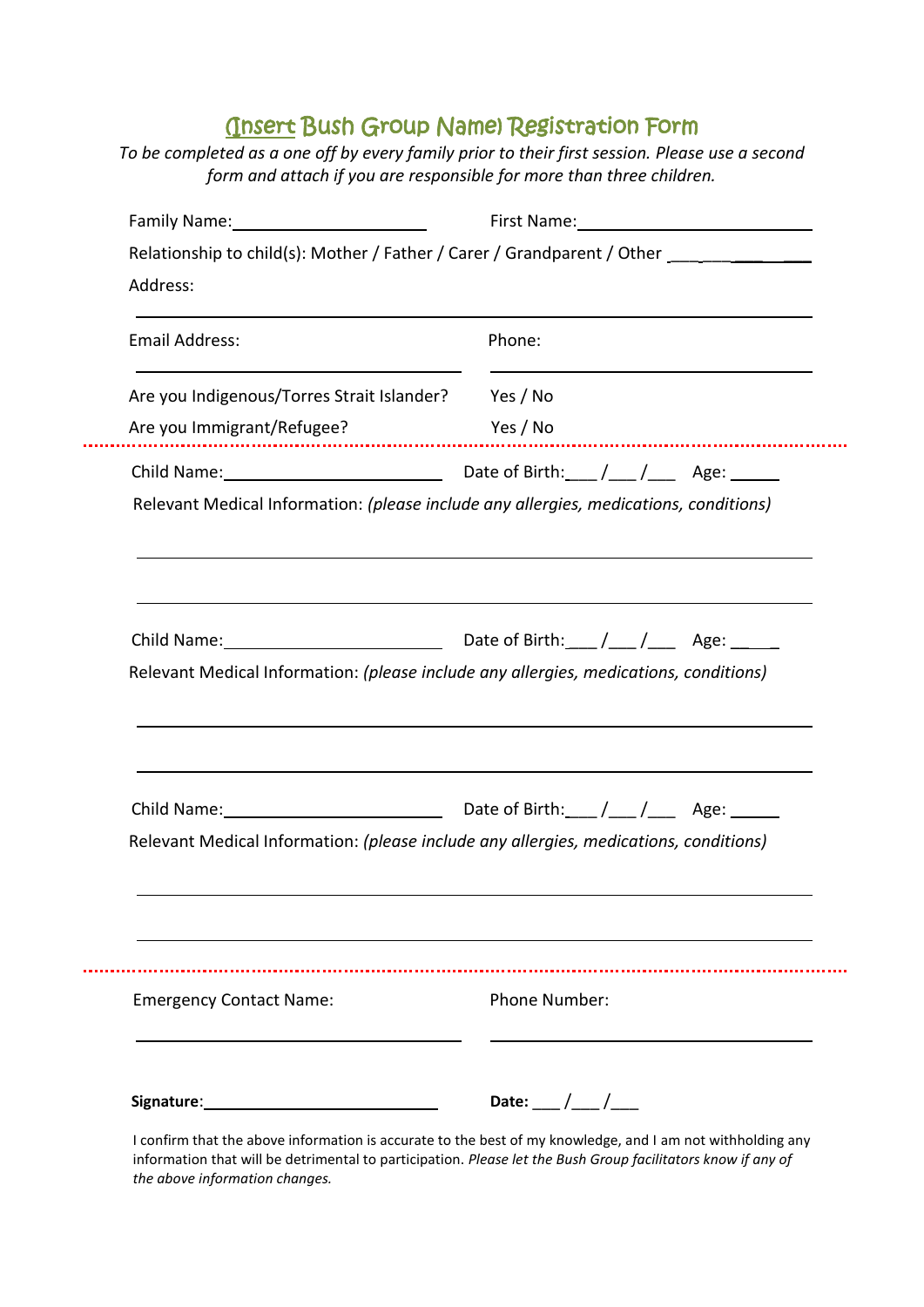# Acknowledgement of Country

An 'Acknowledgement of Country' is a way that all people can show awareness and respect for Aboriginal culture and heritage and the ongoing relationship the traditional owners have with their land.

Both Indigenous and non-Indigenous people can perform 'Acknowledgement of Country'. It is a demonstration of respect dedicated to the traditional custodians of the land (or sea) where the event, meeting, school function or conference takes place.

It can be formal or informal and usually is read out loud at the beginning of the initiative.

#### **Sample Acknowledgement of Country where the language group is not known:**

I would like to show my respect and acknowledge the traditional custodians of this land, of elders past and present, on which this event takes place.

#### **Sample Acknowledgement of Country using a specific nation:**

I would like to acknowledge the Wathaurong people who are the traditional custodians of this land. I would also like to pay respect to the elders past and present of the Wathaurong nation, and extend that respect to other Aboriginal people present.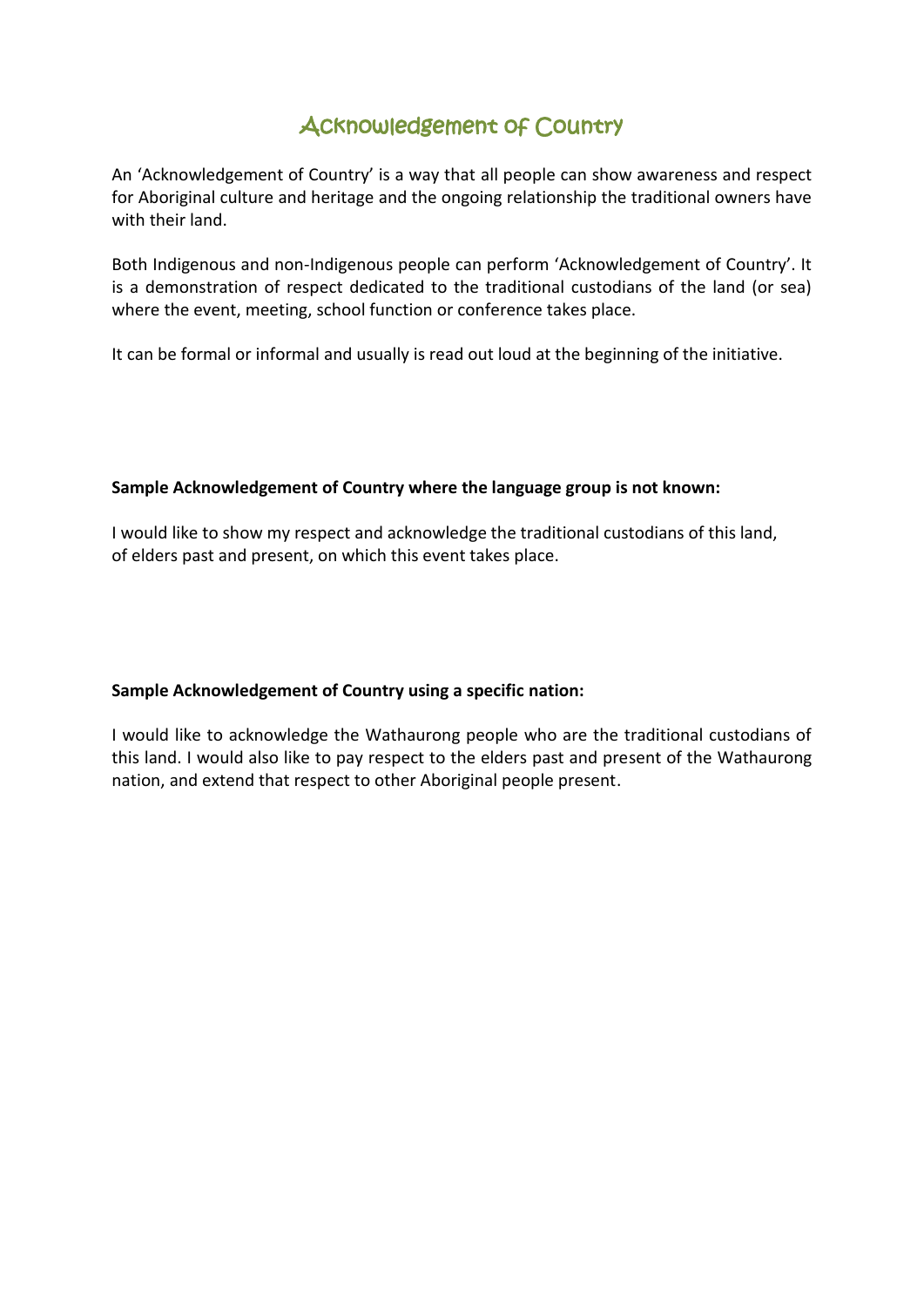# Facilitators Checklist – what to bring to each session:

- Emergency Action Plan
- Session Attendance Sheet
- Group Registration Forms completed forms for all current group participants, as well as blank forms for new participants
- Acknowledgement of Country (if chosen to implement)
- Media and Promotional Marketing Consent Forms
- First Aid Kit
- Water
- Tarps
- Signage to inform public a children's group is in process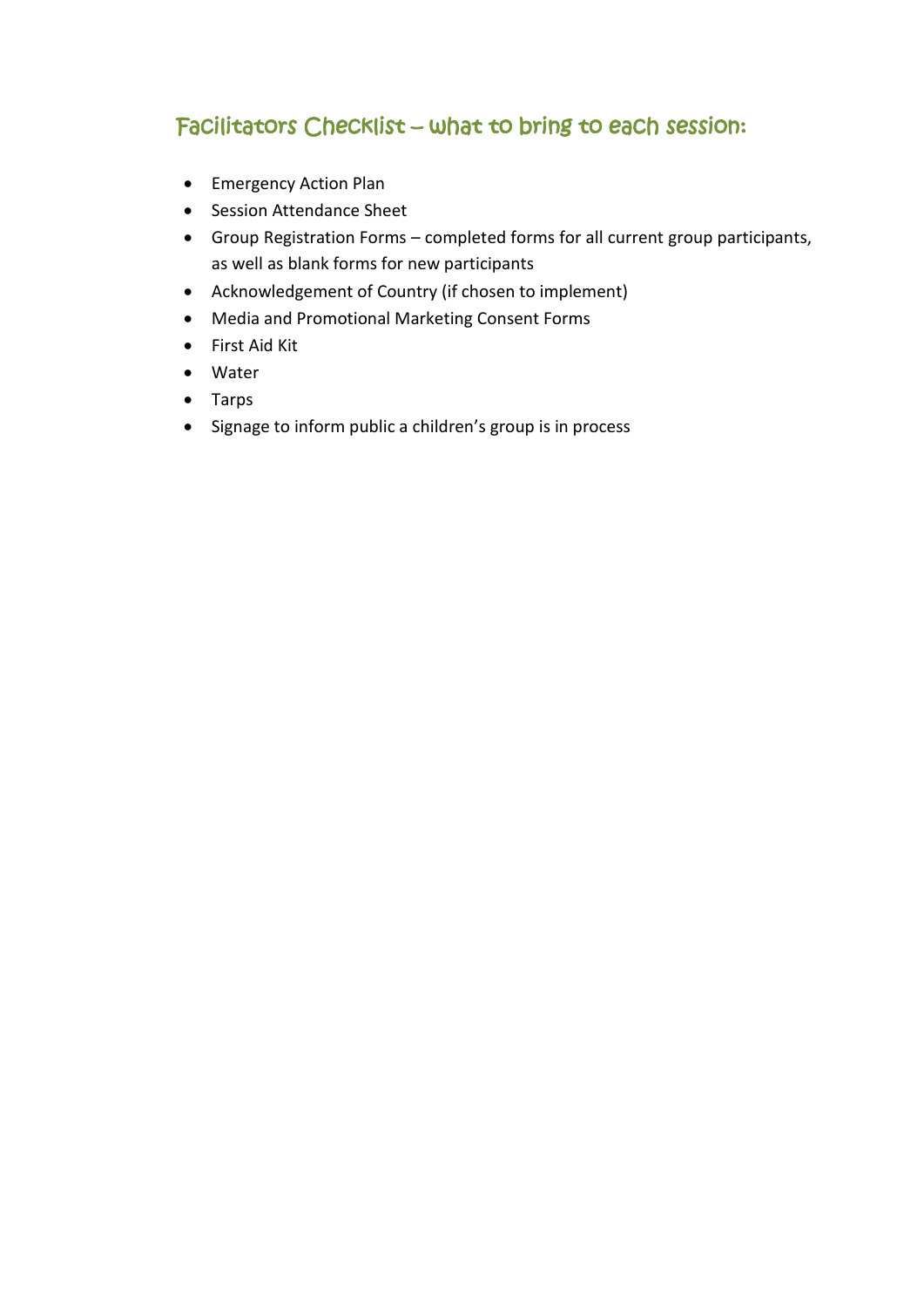# Media and Promotional Marketing Consent Form:

(Insert Organisation/Service/Bush Groups name) is committed to raising awareness about the health and wellbeing benefits of spending time in natural settings and engaging in nature play.

Please complete this form if you are comfortable with (Insert Organisation/Service/Bush Groups name) taking photographs of you and your child(s) and their artwork/creations.

I (name),\_\_\_\_\_\_\_\_\_\_\_\_\_\_\_\_\_\_\_\_\_\_\_\_\_\_\_\_\_\_, hereby give (Insert Organisation/Service/Bush Groups name) permission to photograph me and my child(s) while participating in the (insert Bush Group Name). I acknowledge these photographs will be used for;

- Distribution between group members
- Service/Organisation reports, newsletters, promotional material
- Service/Organisation website and social media avenues
- Partner websites and social media avenues

I understand that while (Insert Organisation/Service/Bush Groups name) will try to protect my child(s) and my interests, once I participate, (Insert Organisation/Service/Bush Groups name) may not have control over what gets published, or how the media or public use the published material.

**Signature:**  $\blacksquare$ 

| ٥.<br>ובו<br>D.<br>. . |  |  |
|------------------------|--|--|
|------------------------|--|--|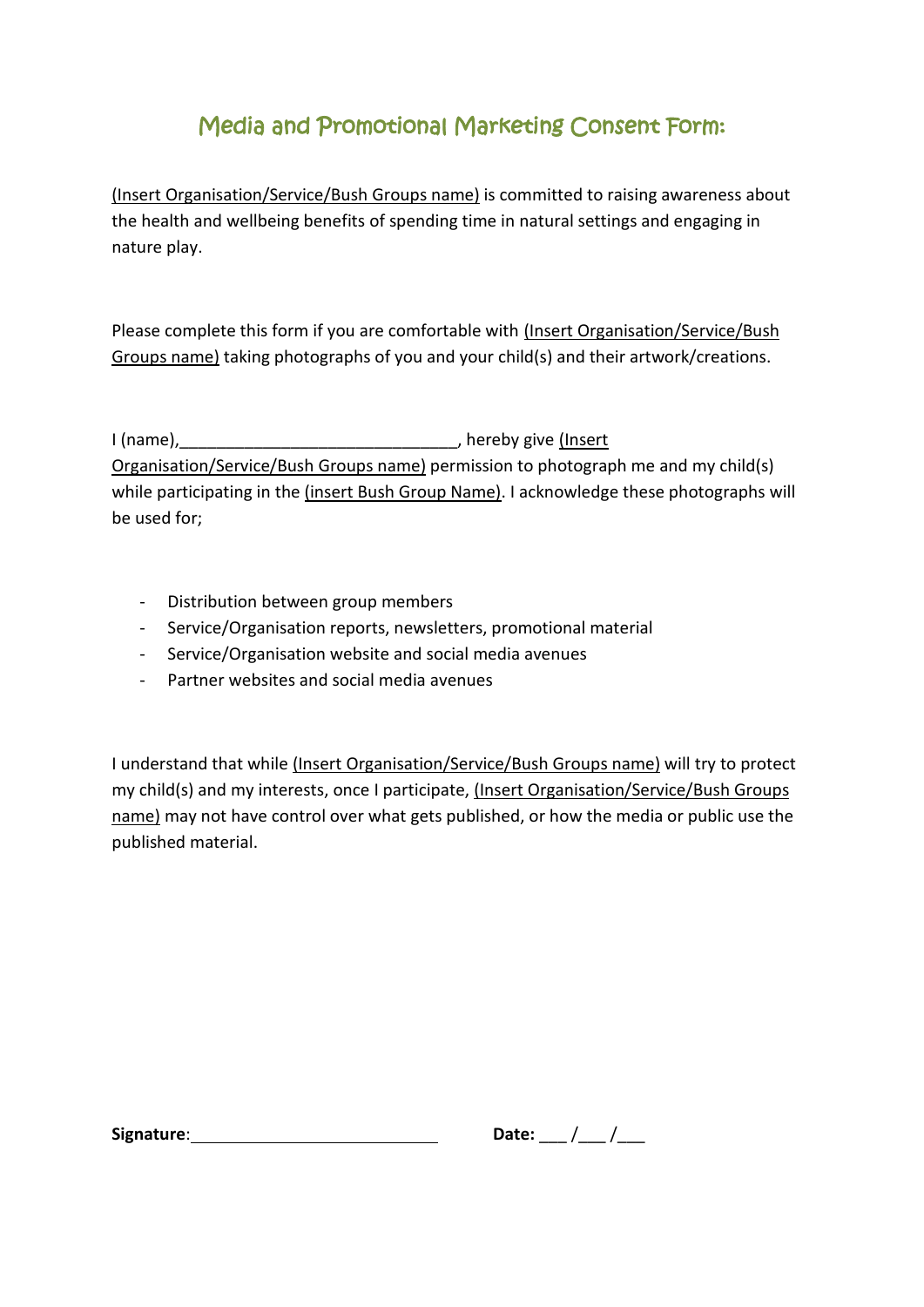# Participant Survey Template:

1) From an adult's perspective, what did you enjoy most about participating in the (insert Bush Group name)? 2) What do you think your child(s) enjoyed most about participating in the (insert Bush Group name)? 3) What made it easy/difficult for you to attend the (insert Bush Group name)? 4) How would you say participating in the *(insert Bush Group name)* has/hasn't improved your child(s) and yours' overall health and wellbeing? 5) What do you see the biggest value/benefit of participating in the linsert Bush Group name) is? L  $\overline{\phantom{0}}$ 

 $\overline{\phantom{0}}$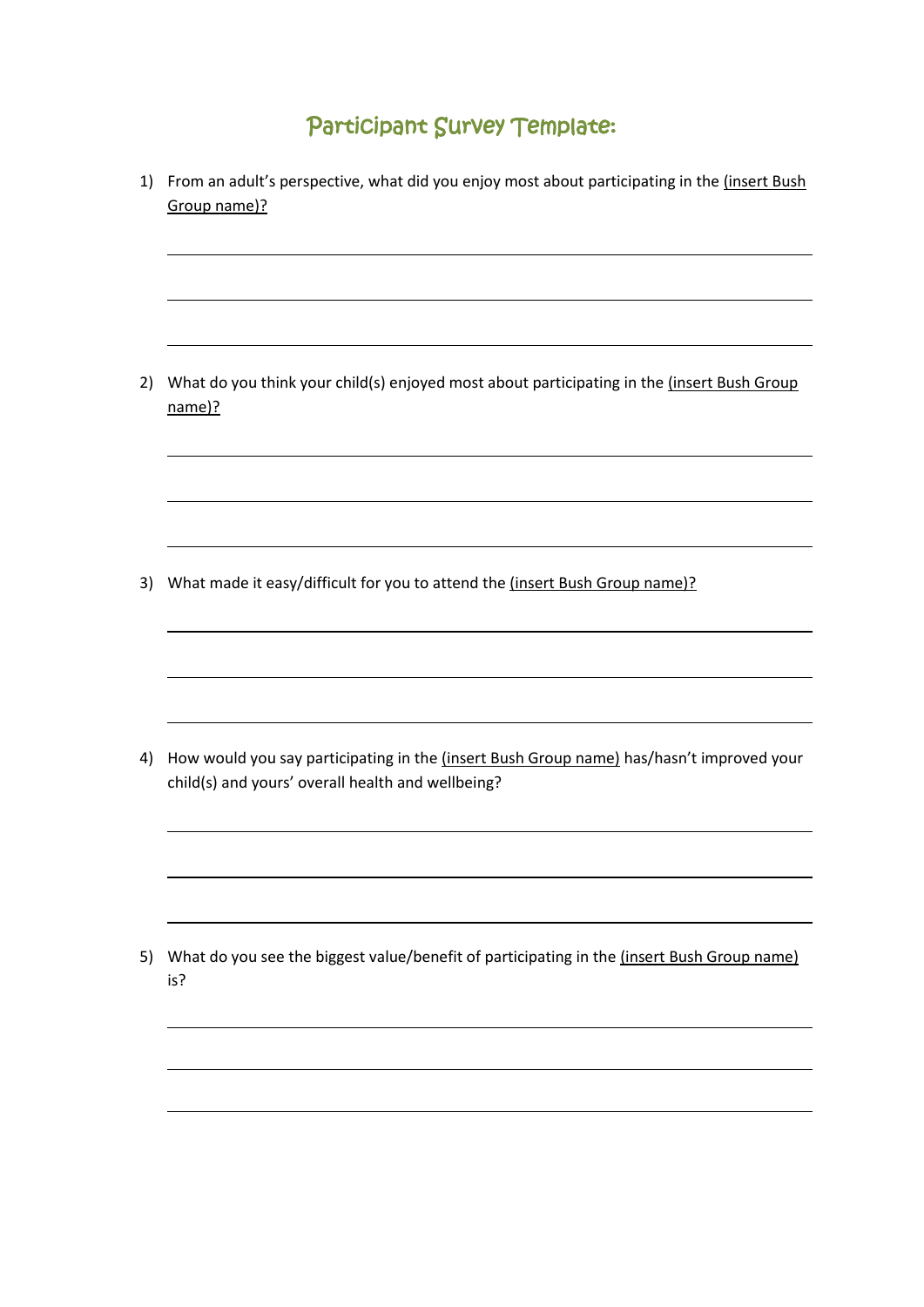| 6) Do you have any suggestions/feedback on how the (insert Bush Group name) could be |
|--------------------------------------------------------------------------------------|
| improved?                                                                            |

L

L

 $\overline{\phantom{0}}$ 

L

 $\overline{\phantom{0}}$ 

L

|  |  |  |  | 7) Are there any other general comments/feedback you would like to add? |
|--|--|--|--|-------------------------------------------------------------------------|
|--|--|--|--|-------------------------------------------------------------------------|

Thank you very much for completing this questionnaire. Your comments will help with the group's continuation and improvement.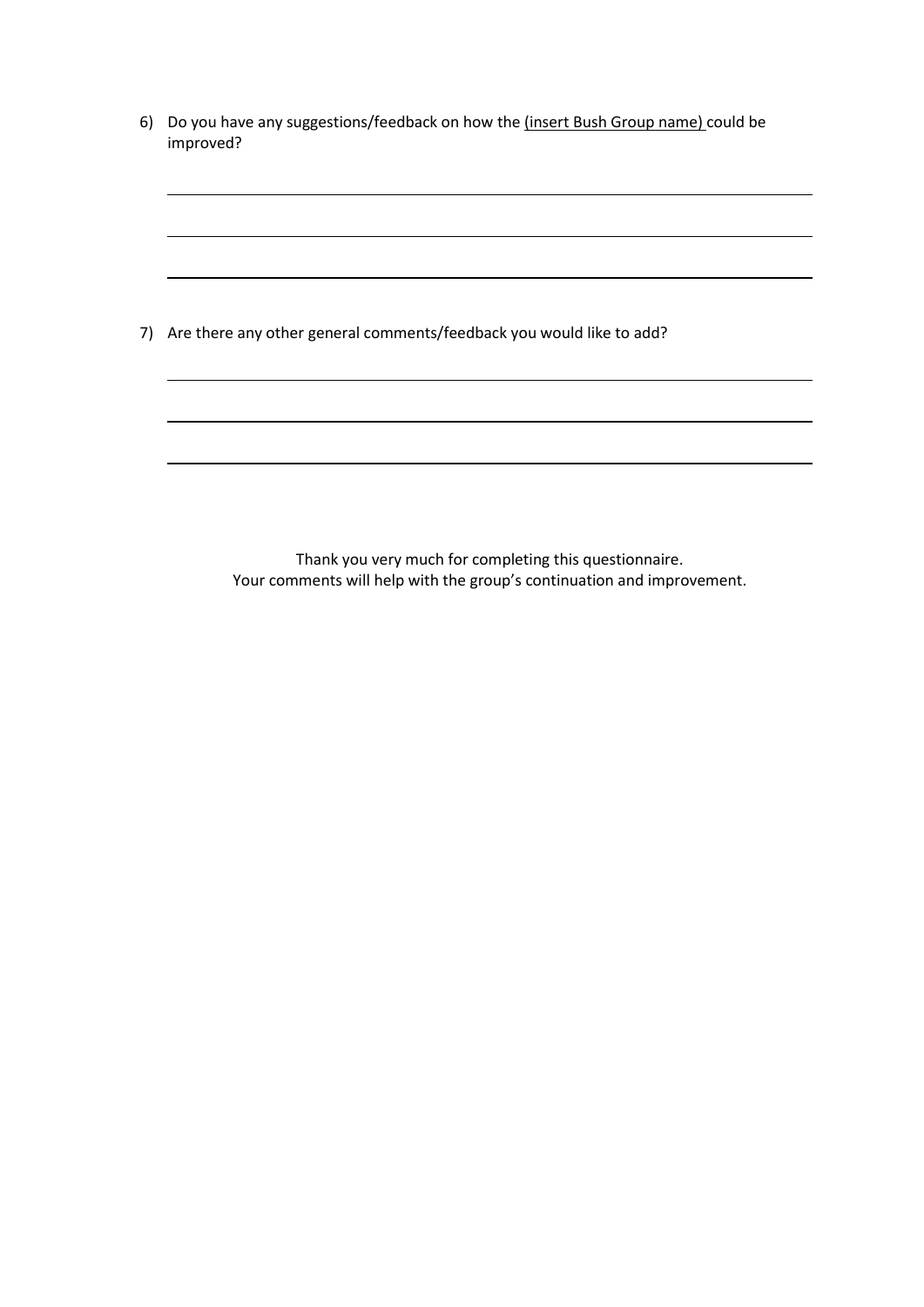# Terms of Reference Template:

#### **Partnership Terms of Reference:**

Terms of Reference (ToR) can set out the working arrangements for a partnership and can list vital information about the partnership, such as its purpose, chair and membership, meeting schedule, level of administrative support, and dispute resolution processes.

#### **Role/Purpose:**

The role of (insert Committee/Network Name) will provide strategic direction and leadership to ensure (insert statement about vision/key objective of partnership).

#### The (insert Committee/Network Name) sets out to achieve (insert what outcomes).

*Example; focus on engaging children, parents, and early childhood educators in nature play. It is anticipated that through engaging children, parents and educators all will benefit socially, emotionally, physically, cognitively, and spiritually. The Working Party will be responsible for continued communication, support and promotion of the (insert Bush Group Name), ensuring efficient and effective operation.*

#### **Term:**

This Terms of Reference is effective from (insert start date) and continues until the (insert expected date of completion of the Committee/Network or will be ongoing until terminated by agreement between the parties).

#### **Membership**

The (insert Committee/Network Name) will comprise:

- Name, Title, Organisation, role (Chair/Member etc)
- Name, Title, Organisation, role (Chair/Member etc)
- Name, Title, Organisation, role (Chair/Member etc)

#### **Roles and Responsibilities**

*To be discussed with the Committee/Network members; some examples may include:*  The *Committee/Network* will commit to / is accountable for:

- Fostering collaboration
- Removing obstacles to the Partnership's successful delivery, adoption and use
- Attending all scheduled Committee/Network meetings
- Share all communications, information and learnings across all Committee/Network members
- Make timely decisions and take action so as to not hold up the project
- To be alerted to potential risks and issues that could impact the project, as they arise
- Open and honest discussions, without resort to any misleading assertions
- Support and promotion of the project, ensuring efficient and effective operation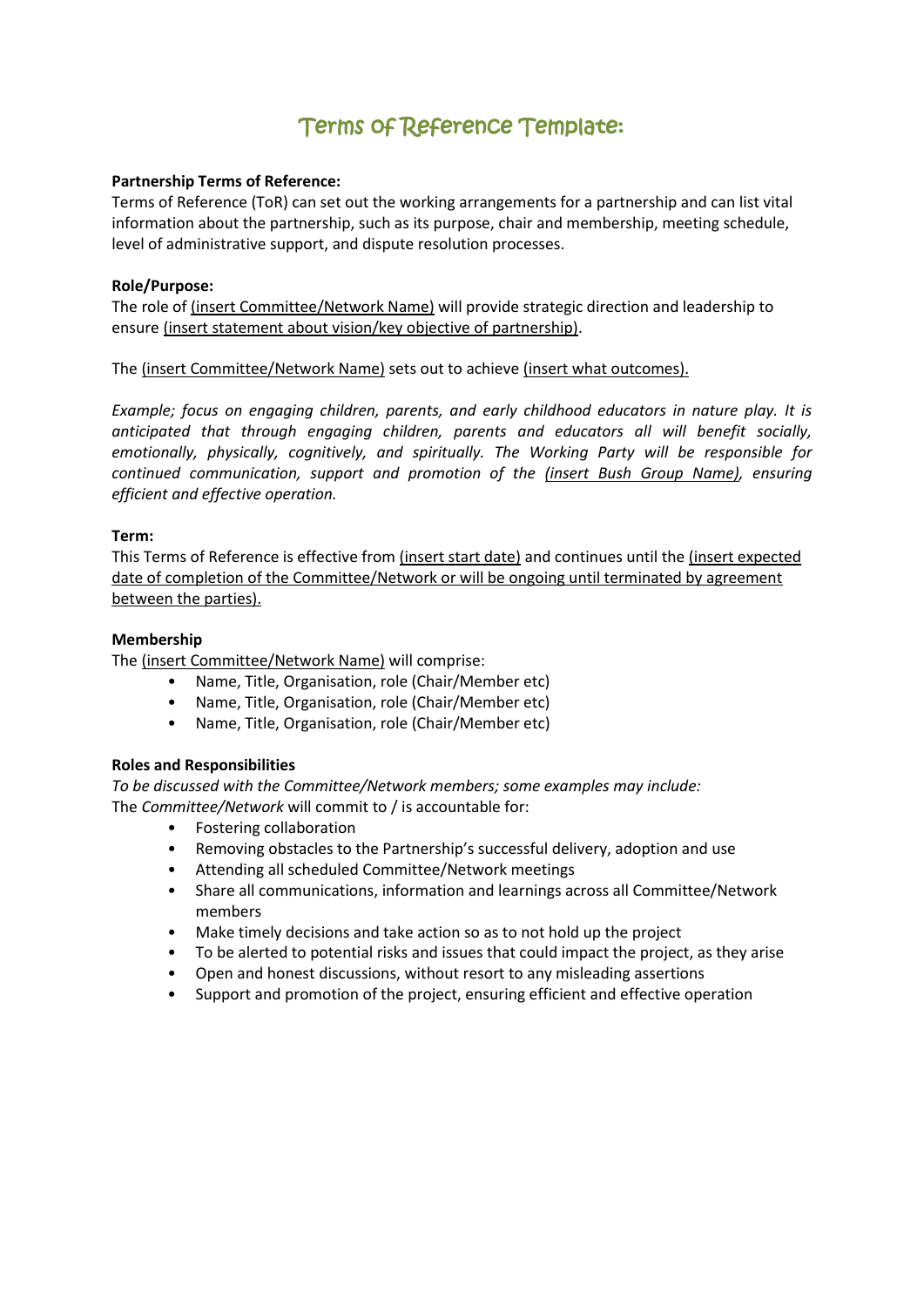#### **Meetings**

- All meetings will be chaired by (insert name and organisation)
- A meeting quorum will be (insert number) members of the advisory group
- Decisions made by consensus (i.e. members are satisfied with the decision even though it may not be their first choice). If not possible, advisory group chair makes final decision
- Meeting agendas and minutes will be provided by (Insert name and organisation)
- Meetings will be held (how often) for (specify time) at (specify location).
- If required subgroup meetings will be arranged outside of these times at a time convenient to subgroup members.

#### **Amendment, Modification or Variation**

This Terms of Reference may be amended, varied or modified in writing after consultation and agreement by (insert Committee/Network Name) members.